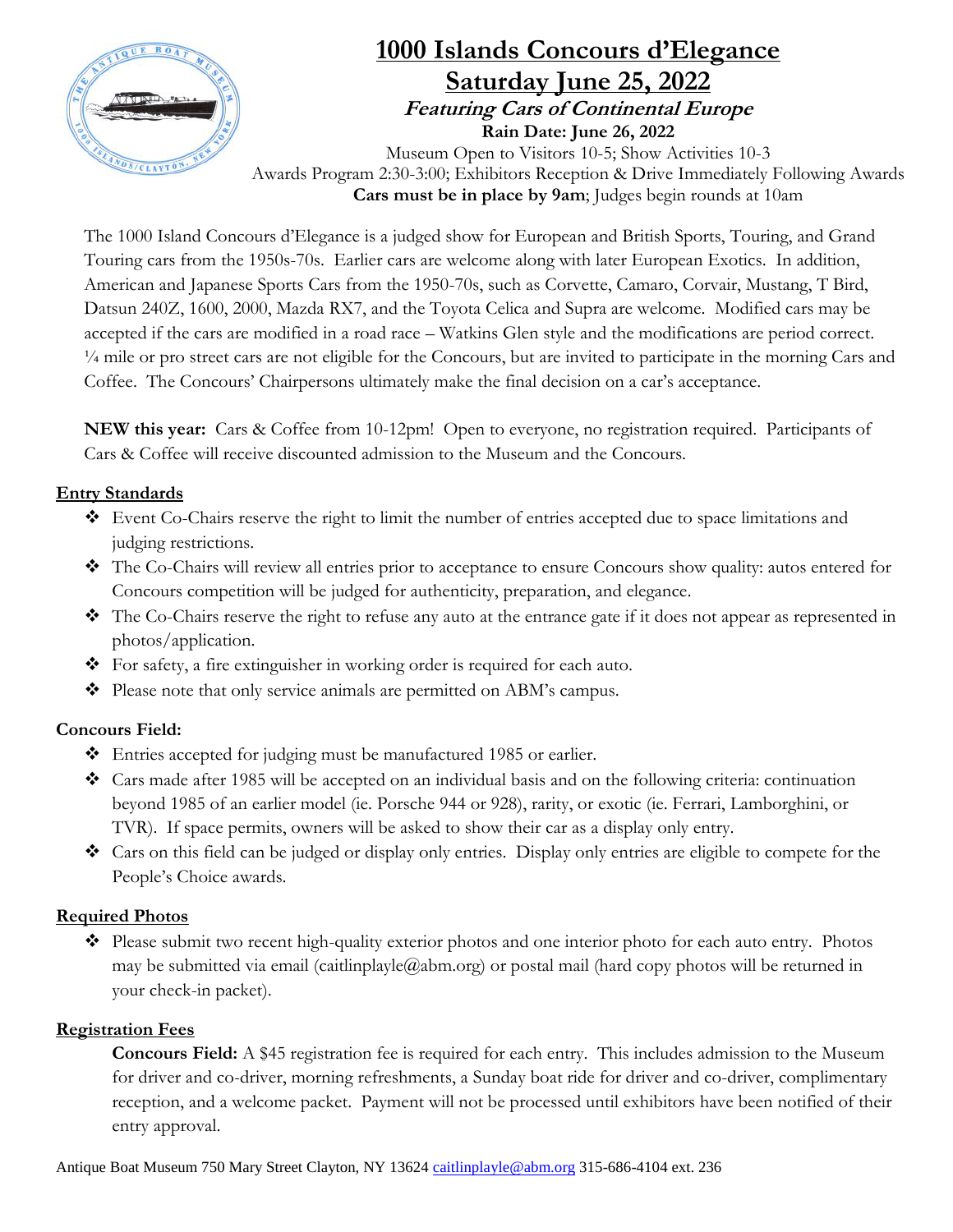#### **1000 Islands Concours d'Elegance Application for Entry**

| Owner Name: Co-Driver: Co-Driver:                                                                                                                                                                                              |  |
|--------------------------------------------------------------------------------------------------------------------------------------------------------------------------------------------------------------------------------|--|
|                                                                                                                                                                                                                                |  |
|                                                                                                                                                                                                                                |  |
| Phone(s): Frail: Email: Email: Email: Email: Email: Email: Email: Email: Email: Email: Email: Email: Email: Email: Email: Email: Email: Email: Email: Email: Email: Email: Email: Email: Email: Email: Email: Email: Email: Em |  |
|                                                                                                                                                                                                                                |  |
| Are you a member of the ABM? Yes: No: I'm unsure of my current status:                                                                                                                                                         |  |
| Entry #1                                                                                                                                                                                                                       |  |
|                                                                                                                                                                                                                                |  |
|                                                                                                                                                                                                                                |  |
| necessary, you are welcome to attach an additional page.<br>Has this car won any awards? If so, what and where?                                                                                                                |  |
| Has this car been shown before at the 1000 Islands Concours? ________Yes_______No<br>Do you want your car to be judged in its class or entered for display only (not judged)?<br>Ludged _________ Displayed                    |  |
|                                                                                                                                                                                                                                |  |
| <b>NAME BADGE INFORMATION</b>                                                                                                                                                                                                  |  |
| Each car entered receives 2 name badges. Additional name badges may be purchased for \$14 each.                                                                                                                                |  |
| <b>CLUB AFFILIATIONS</b>                                                                                                                                                                                                       |  |

# ❖ Please list any auto clubs/groups you are a member of:\_\_\_\_\_\_\_\_\_\_\_\_\_\_\_\_\_\_\_\_\_\_\_\_\_\_\_\_\_\_\_\_\_\_\_\_\_\_\_\_\_\_\_